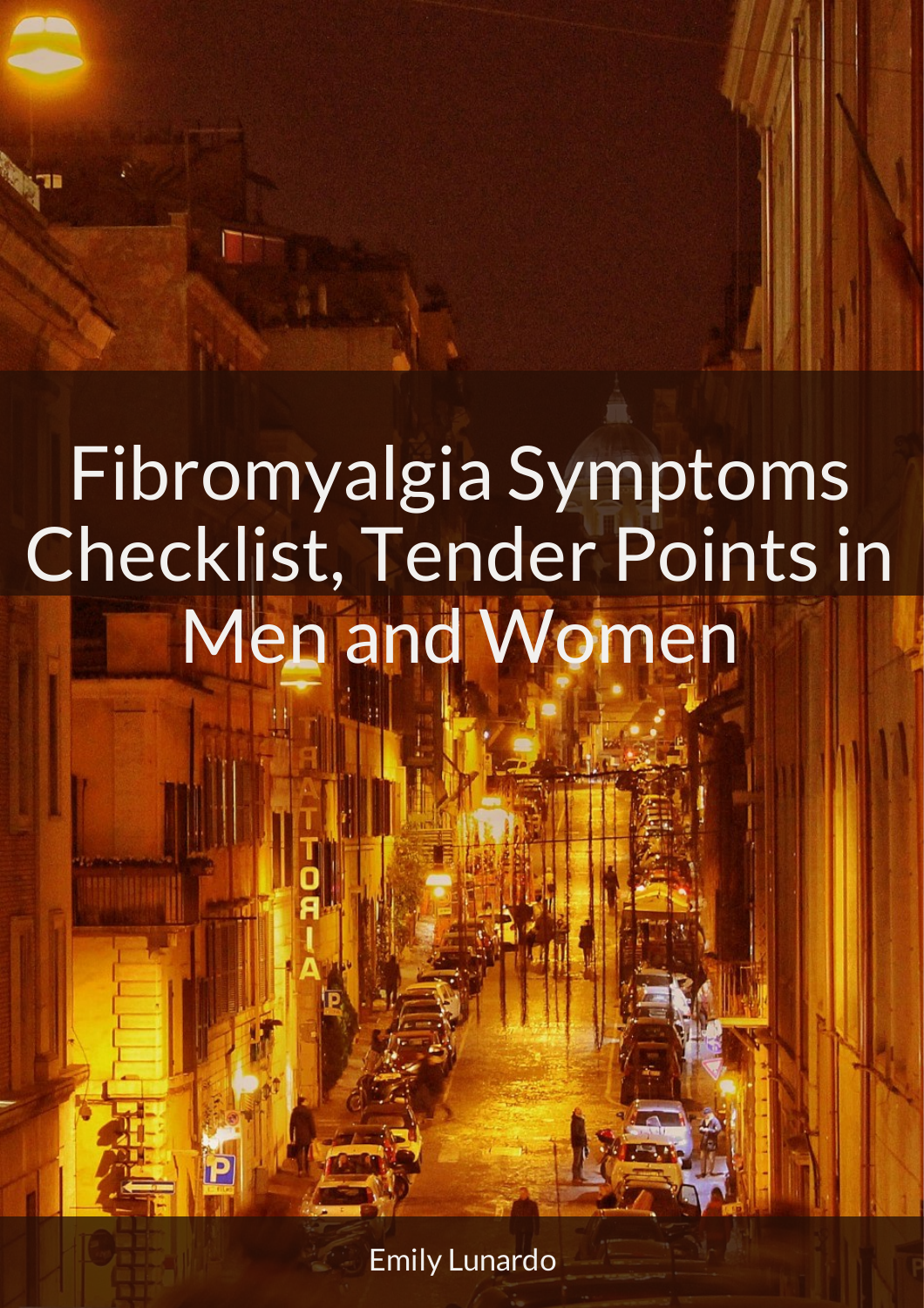Home » Pain Management » Fibromyalgia » Fibromyalgia Symptoms in Men and Women, Symptoms Checklist, and Tender Points identified



[Fibromyalgia](https://www.belmarrahealth.com/fibromyalgia-causes-symptoms-and-prevention/) symptoms can vary greatly and overlap with many other health conditions, which can make it much more difficult to diagnose fibromyalgia especially because the underlying mechanisms still aren't fully understood.

Unfortunately, there isn't a specific test for fibromyalgia, and that is why it's so important to fully understand the symptoms in order to distinguish a fibromyalgia diagnosis from other ailments.

Fibromyalgia diagnosis also relies on tender points – these are areas of the body where additional pain is felt when pressure is applied. There are 18 tender points that are tested, and previous testing relied on 11 tender points to show positive in order to make a diagnosis of fibromvalgia. Unfortunately, this isn't very reliable as tender points can come and go in fibromyalgia patients, so one day they may experience 11 and other days it may only be five.

Although tender points may still be used in the diagnosis of fibromyalgia, there is now more widespread testing, which is used to get a better diagnosis.

### Fibromyalgia symptoms in men

Although fibromyalgia is far more common in women than men, men can still experience fibromyalgia, and they may have differing symptoms compared to women. Primary symptoms of fibromyalgia in men are chronic pain and an increase in pain sensitivity.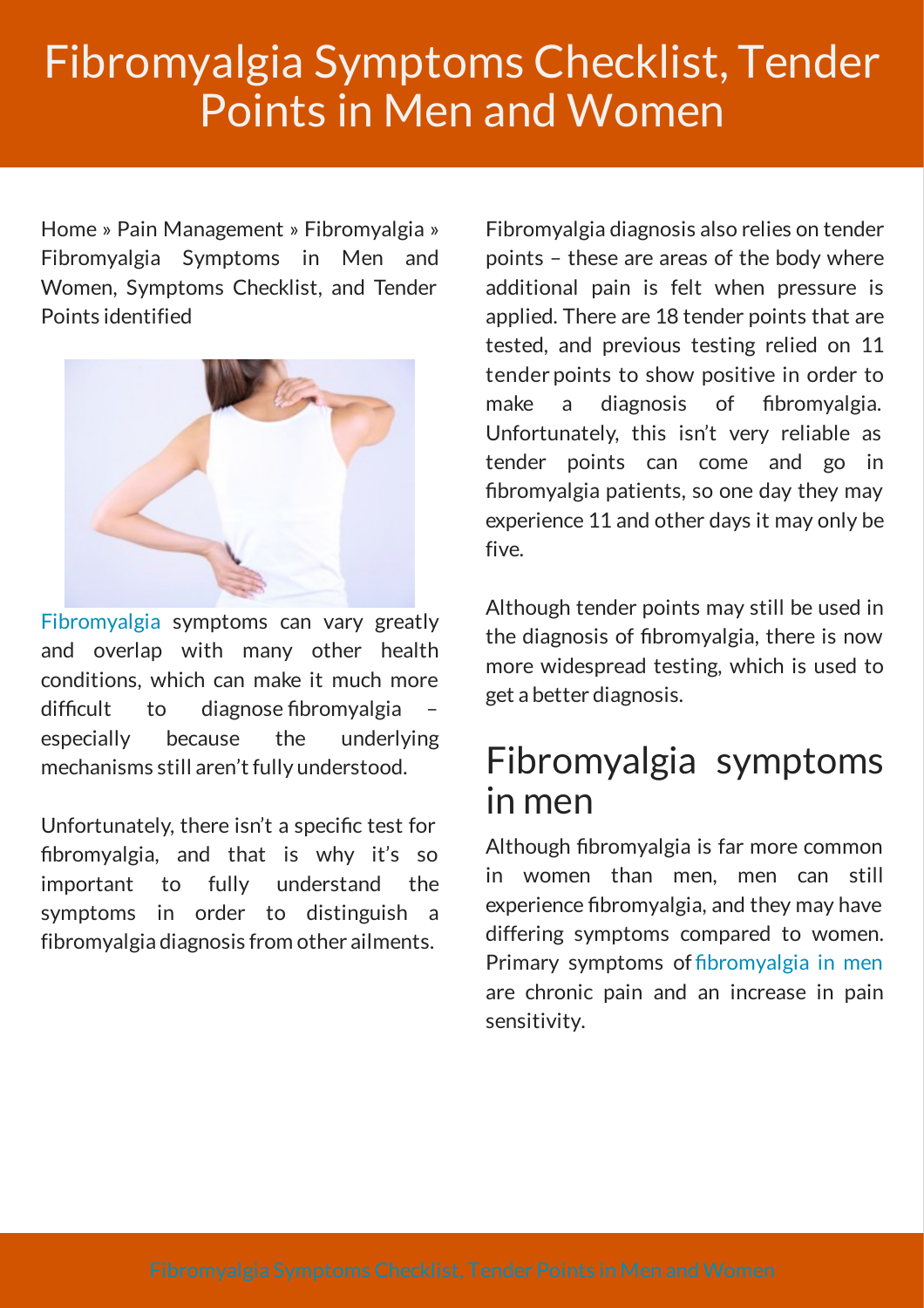In men, lower pain intensity, lower tendonpoint count, lower depression rates, and longer duration of symptoms are generally reported, along with overall disability due to symptoms.

The differences in symptoms may be attributed to differences in hormones, as fibromyalgia flare-ups in women are often linked to their menstrual cycles. Unfortunately, there is insufficient information on the role of hormones in fibromyalgia, so it is still unclear how exactly male and female hormones may cause differences in fibromyalgia symptoms.

### Fibromyalgia symptoms in women

Once again, the primary symptom of [fibromyalgia](https://www.belmarrahealth.com/fibromyalgia-symptoms-in-women-not-affected-by-weather-conditions-like-temperature-precipitation-or-sunshine/) is pain. Other fibromyalgia symptoms in women include:

- Pain some pressure points include back of the head, between the shoulders, front of the neck, top of the chest, outside of the elbows, top and sides of hips, and inside of the knees.
- $\bullet$  Fatigue fibromyalgia causes sleep difficulties, thus contributing to chronic fatigue.
- Fibromyalgia brain fog lack of concentration, inability to find the right words or phrases, forgetfulness, etc.
- Headaches.
- Painful menstrual cycles.
- Irritable bowel and bladder.
- Restless legs, especially while sleeping.
- Sensitivity to changes in temperatures, bright lights, sounds, etc.

### Common symptoms in women

Symptoms can affect different areas of the body. Here is the complete extensive list of symptoms that can be experienced in fibromyalgia.

#### Fibromyalgia general symptoms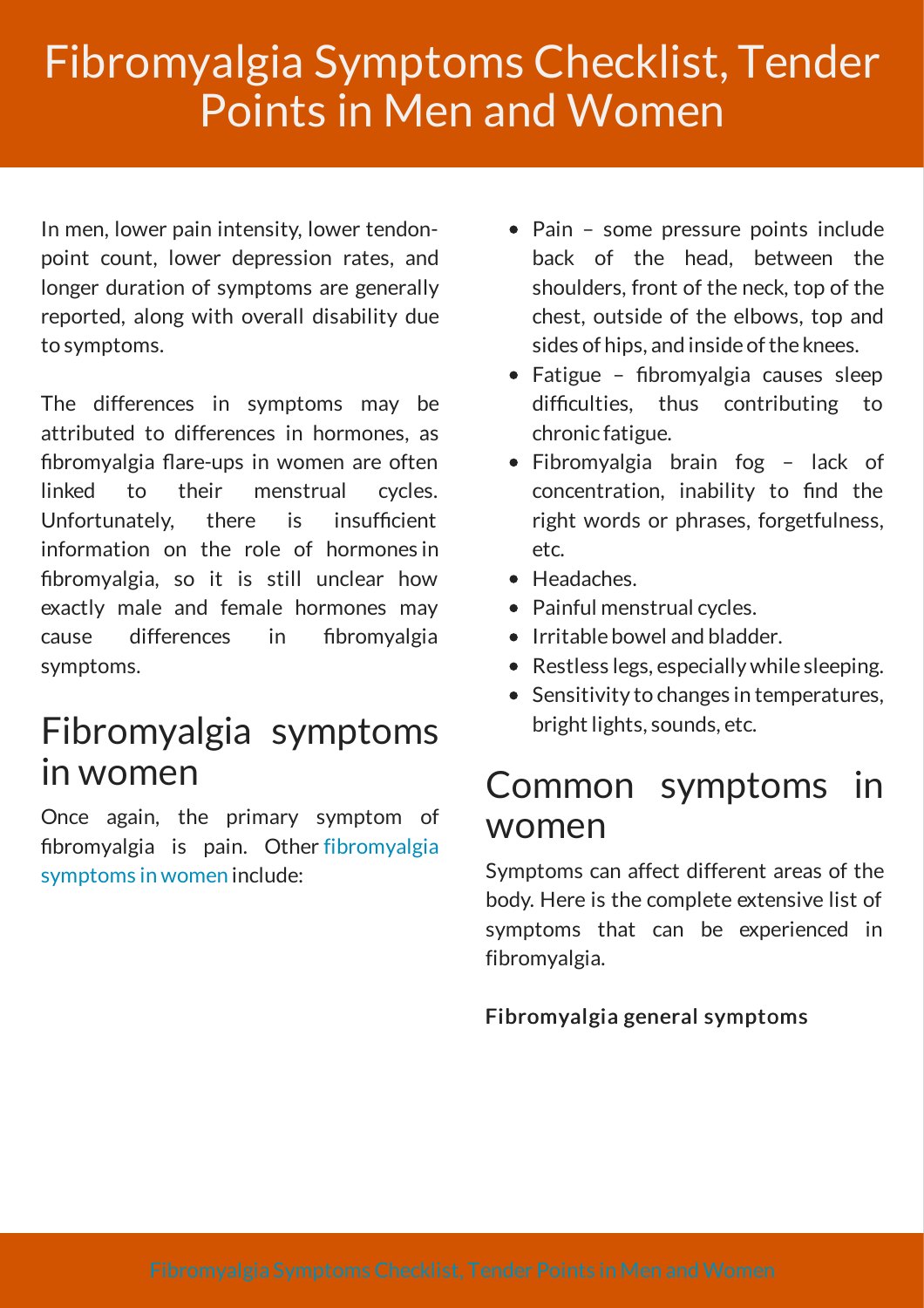- Delayed reactions to physical exertion or stressful events
- $\bullet$  Family history of fibromyalgia
- Sweats
- Unexplained weight loss or gain
- Craving carbohydrates and chocolate
- Headaches and migraines
- Changes in vision

#### Muscle and tissue symptoms in fibromyalgia

- Pain that ranges from mild to severe
- Morning stiffness
- Muscle twitches
- Diffuse swelling
- Fibrocystic breasts

#### Fibromyalgia sinus and allergy symptoms

- [Allergies](https://www.belmarrahealth.com/seasonal-allergies-2016-update-spring-pollen-increases-hay-fever-rhinitis-and-asthma-attacks/)
- Post nasal drip
- Runny nose
- Shortness of breath
- Mold and yeast sensitivity
- Earache and itchy ear
- Ringing ears
- Thick secretions

#### Sleep-related symptoms in fibromyalgia

- Light or broken sleep patterns
- Fatigue
- Twitching muscles at night
- Teeth grinding

### Reproductive symptoms in fibromyalgia

- Menstrual problems
- $\bullet$  PMS
- $\bullet$  Loss of libido
- Impotence

#### Fibromyalgia abdominal and digestive symptoms

- Bloating and nausea
- Abdominal cramps
- [Pelvic](https://www.belmarrahealth.com/endometriosis-pelvic-pain-in-women-associated-with-poor-mental-health/) pain
- Irritable bowel [syndrome](https://www.belmarrahealth.com/inflammatory-bowel-disease-ibd-and-irritable-bowel-syndrome-ibs-may-share-symptoms-but-are-not-the-same/)
- Urinary frequency

### Fibromyalgia cognitive and neurological symptoms

- Language impairments
- Directional disorientation
- Poor balance and coordination
- Loss of ability to distinguish shades
- Short-term memory impairment
- Confusion
- Trouble concentrating
- Staring into space
- Inability to recognize familiar surroundings

#### Fibromyalgia sensory symptoms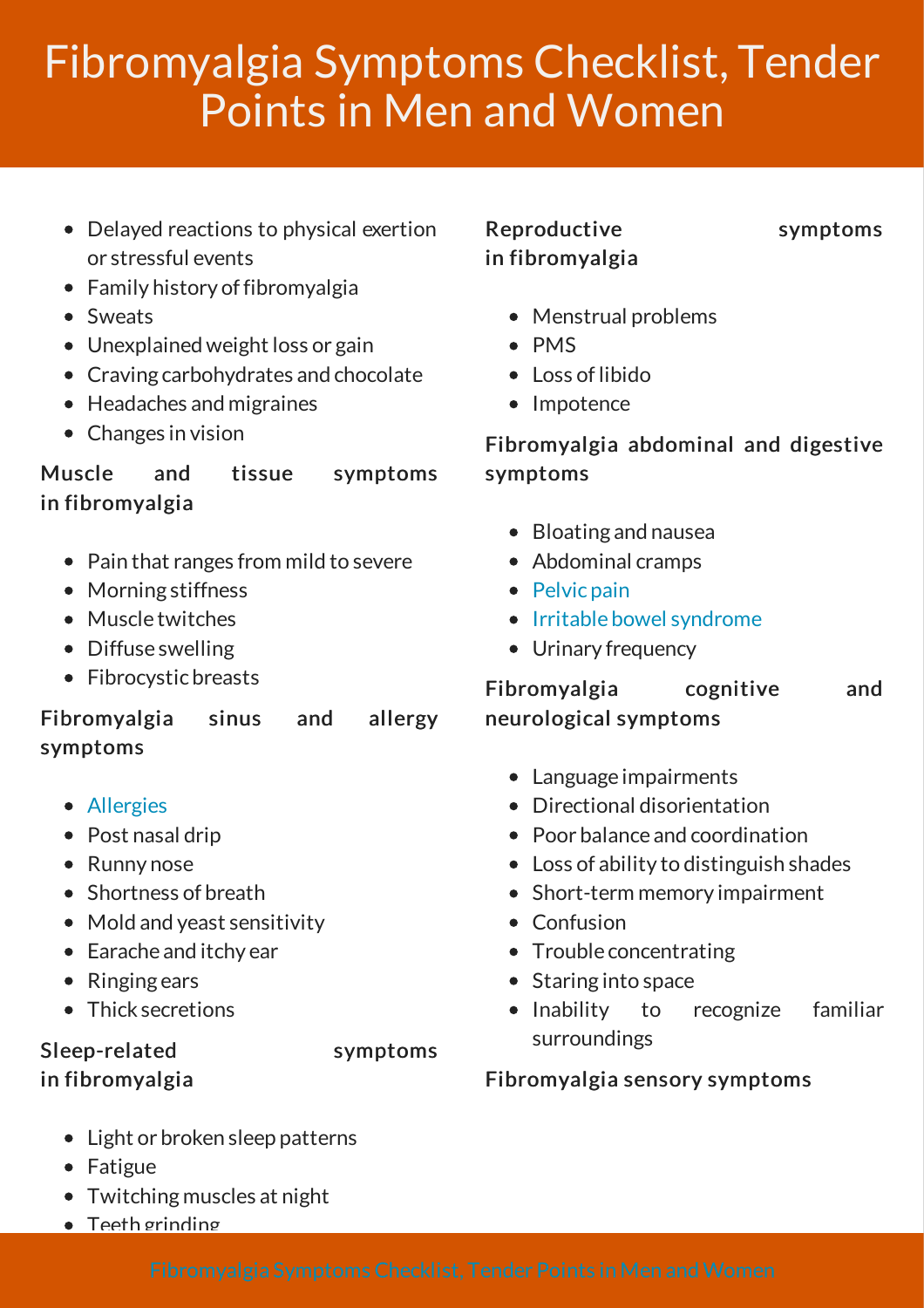- Sensitivity to odors
- Sensitivity to pressure changes, temperature, and humidity
- Sensitivity to light
- Sensitivity to noise
- Night driving difficulty
- Sensory overload

#### Fibromyalgia emotional symptoms

- Panic attack
- Depression
- Tendency to cry easily
- Free-floating anxiety
- Mood swings
- Unaccountable irritability

#### Fibromyalgia heart-related symptoms

- Mitral valve prolapse
- Irregular heartbeat
- Pain that mimics heart attack, frequently from [costochondritis](https://www.belmarrahealth.com/costochondritis-common-cause-of-chest-pain-can-mimic-heart-attack-or-other-heart-conditions/)

Skin, hair, and nail symptoms in fibromyalgia

- Pronounced nail ridges
- Nails that curve under
- Mottled skin
- Bruising or scarring easily
- Hair loss
- Tissue overgrowth

#### Fibromyalgia miscellaneous symptoms

- Hemorrhoids
- Nose bleeds

### Complete fibromyalgia symptoms checklist

In order to better determine if you have fibromyalgia or another condition, use the following checklist and indicate on a scale of one to 10 how severe each symptom is when it occurs.

#### FIBROMYALGIA GENERAL **CHECKLIST**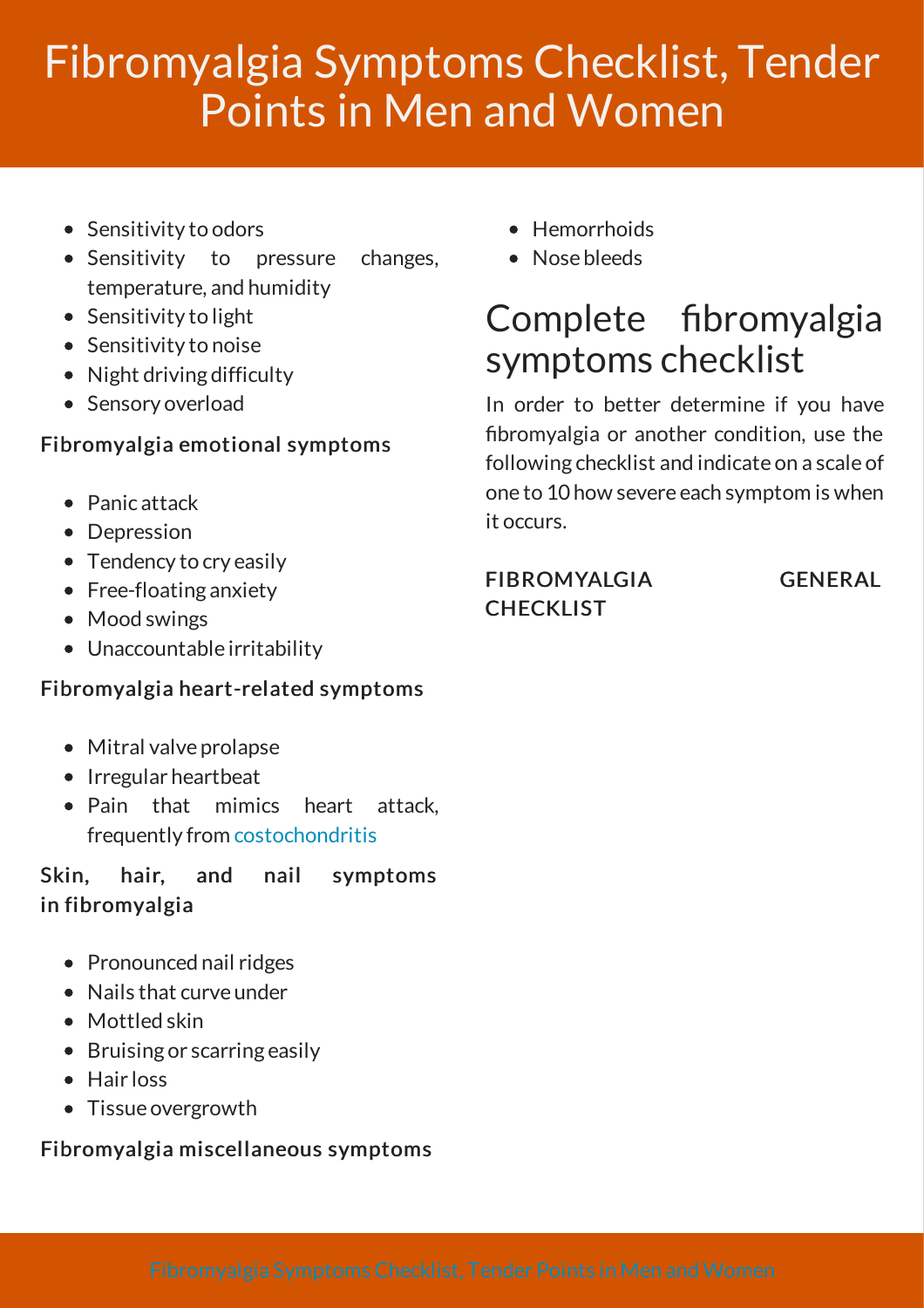- Fatigue worsened by physical exertion or stress
- Activity level decreased to less than 50 percent of pre-illness activity level
- Recurrent flu-like illness
- Sore throat
- Hoarseness
- Tender or swollen lymph nodes (glands), especially in neck and underarms
- Shortness of breath (air hunger) with little or no exertion
- Frequent sighing
- Tremor or trembling
- Severe nasal allergies (new allergies or worsening of previous allergies)
- Cough
- Night sweats
- Low-grade fevers
- Feeling cold often
- Feeling hot often
- Cold extremities (hands and feet)
- Low body temperature (below 97.6 F)
- Low blood pressure (below 110/70)
- Heart palpitations
- Dryness of eyes and/or mouth
- Increased thirst
- Symptoms worsened by temperature changes
- Symptoms worsened by air travel
- Symptoms worsened by stress

#### FIBROMYALGIA PAIN CHECKLIST

- Headache
- Tender points or trigger points
- Muscle pain
- Muscle twitching
- Muscleweakness
- Paralysis or severe weakness of an arm or leg
- Joint pain
- TMJ (temporomandibular joint) syndrome
- Chest pain

#### FIBROMYALGIA GENERAL NEUROLOGICAL CHECKLIST

- Light-headedness: feeling "spaced out"
- $\bullet$  Inability to think clearly ("brain fog")
- Seizures
- Seizure-like episodes
- Syncope (fainting) or blackouts
- Sensation that you might faint
- Vertigo or dizziness
- Numbness or tingling sensations
- Tinnitus (ringing in one or both ears)
- Photophobia (sensitivity to light)
- Noise intolerance

#### FIBROMYALGIA EQUILIBRIUM/PERCEPTI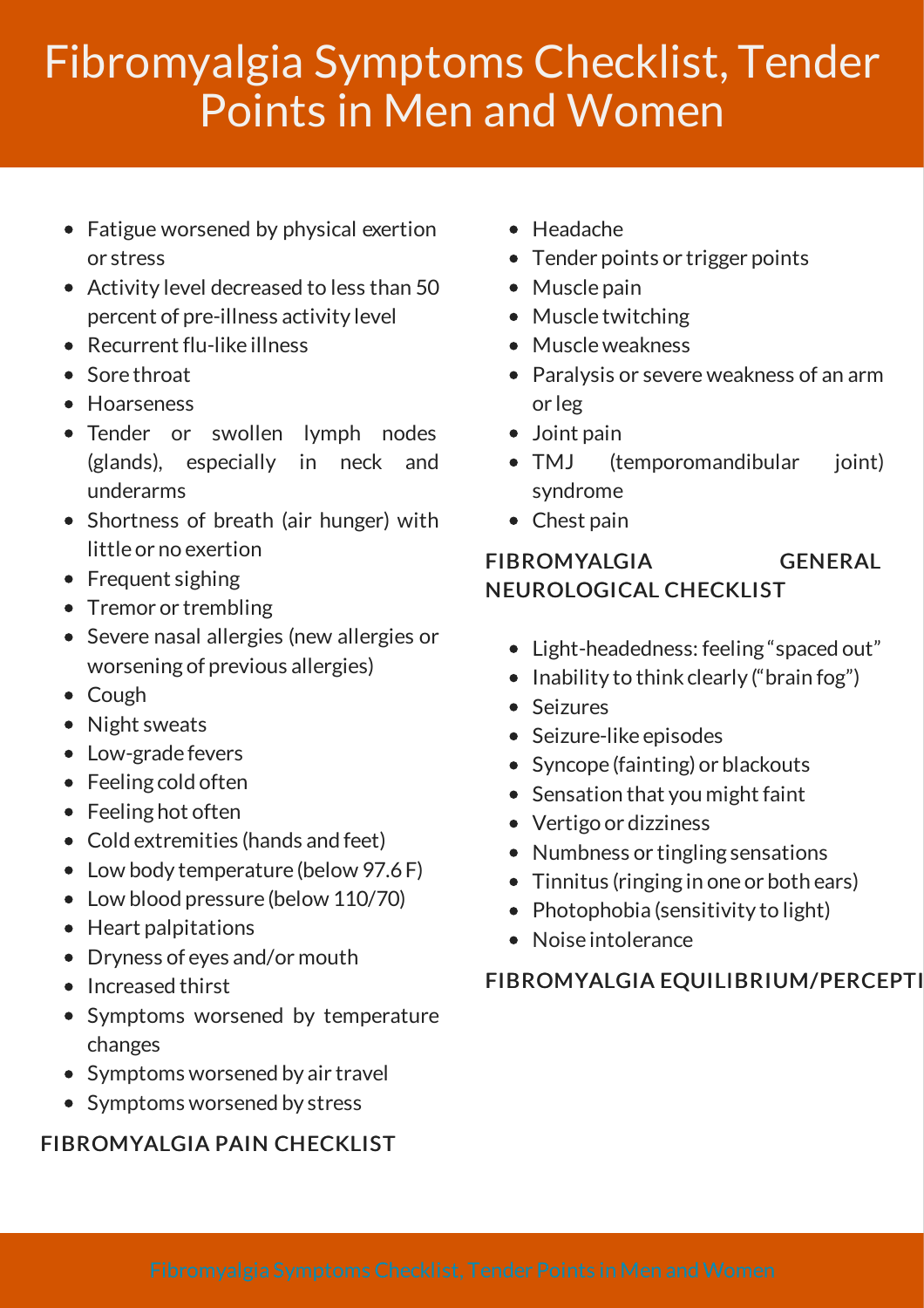- Feeling spatially disoriented
- Disequilibrium (balance difficulty)
- Staggering gait (clumsy walking, bumping into things)
- Dropping things frequently
- $\bullet$  Difficulty judging distances (e.g. when driving, placing objects on surfaces)
- "Not quite seeing" what you are looking at

#### FIBROMYALGIA SLEEP CHECKLIST

- Hypersomnia (excessive sleeping)
- Sleep disturbance: unrefreshing or non-restorative sleep
- $\bullet$  Sleep disturbance: difficulty falling asleep
- $\bullet$  Sleep disturbance: difficulty staying asleep (frequent awakenings)
- Sleep disturbance: vivid or disturbing dreams or nightmares
- Altered sleep/wake schedule (alertness/energy best late at night)

#### MOOD/EMOTIONS FIBROMYALGIA CHE

- Depressed mood
- Suicidal thoughts
- Suicide attempts
- Feeling worthless
- Frequent crying
- Feeling helpless and/or hopeless
- Inability to enjoy previously enjoyed activities
- Increased appetite
- Decreased appetite
- Anxiety or fear when there is no obvious cause
- Panic attacks
- Irritability, overreaction
- Rage attacks: anger outbursts with little or no cause
- Abrupt, unpredictable mood swings
- Phobias (irrational fears)
- Personality changes

#### EYES AND VISION FIBROMYALGIA **CHECKLIST**

- Eye pain
- Changes in visual acuity (frequent changes in ability to seewell)
- Difficulty with accommodation (switching focus from one thing to another)
- Blind spots in vision

### FIBROMYALGIA SENSITIVITIES CHECKLIST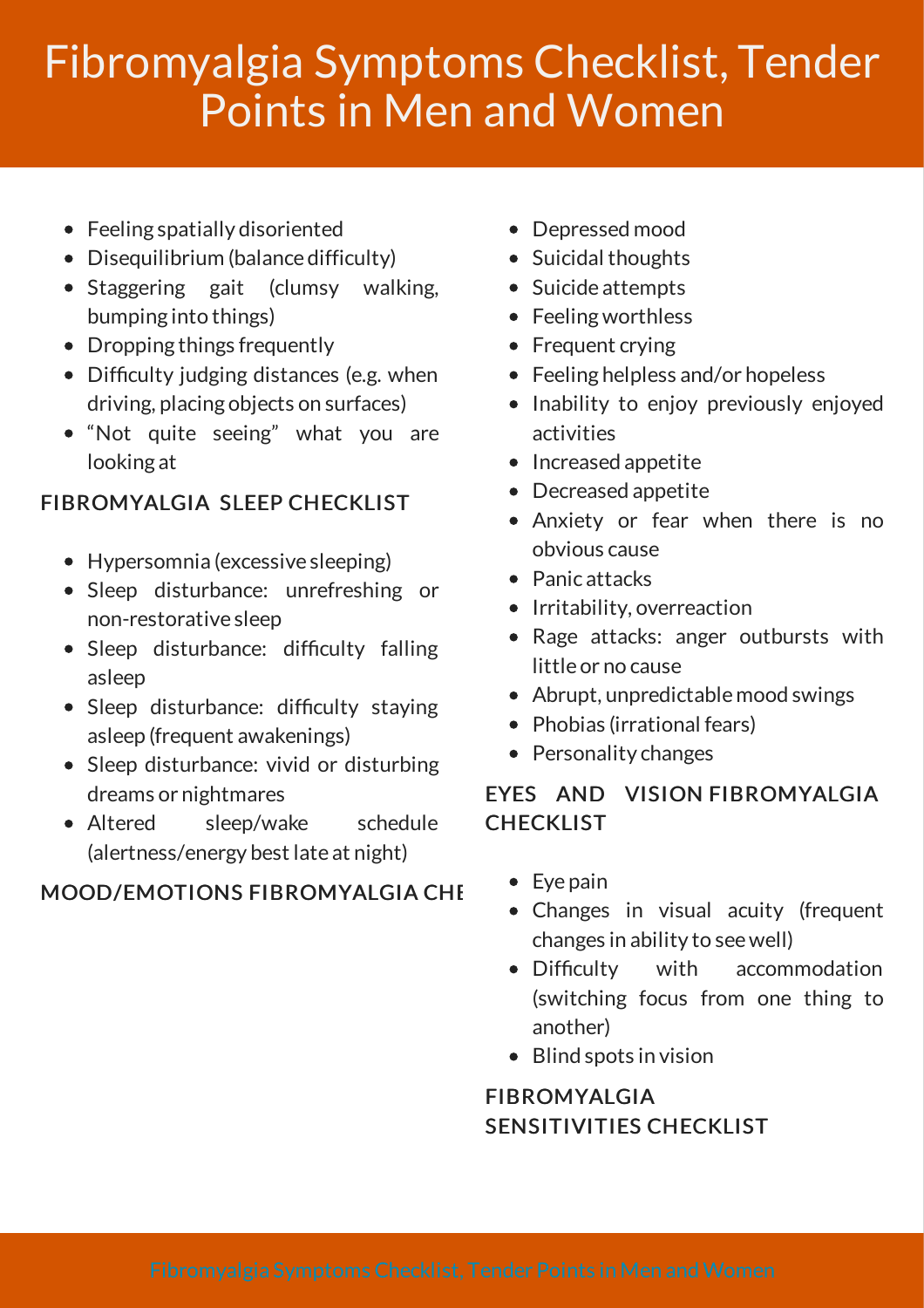- Sensitivities to medications (unable to tolerate "normal" dosage)
- Sensitivities to odors (e.g., cleaning products, exhaust fumes, colognes, hair sprays)
- Sensitivities to foods
- Alcohol intolerance
- Alteration of taste, smell, and/or hearing

#### FIBROMYALGIA UROGENITAL CHECKLIST

- Frequent urination
- Painful urination or bladder pain
- Prostate pain
- Impotence
- **•** Endometriosis
- Worsening of premenstrual syndrome (PMS)
- Decreased libido (sex drive)

#### FIBROMYALGIA GASTROINTESTINAL CHECKLIST

- Stomach ache, abdominal cramps
- Nausea
- Vomiting
- Esophageal reflux (heartburn)
- Frequent diarrhea
- Frequent constipation
- Bloating, intestinal gas
- Decreased appetite
- Increased appetite
- Food cravings
- Weight gain ( lbs)
- Weight loss ( lbs)

#### FIBROMYALGIA SKIN CHECKLIST

- Rashes or sores
- Eczema or psoriasis

#### OTHER FIBROMYALGIA CHECKLIST

- Hair loss
- Mitral valve prolapse
- Cancer
- Dental problems
- Periodontal (gum) disease
- Aphthous ulcers (canker sores)

### FIBROMYALGIA COGNITIVE CHECKLIST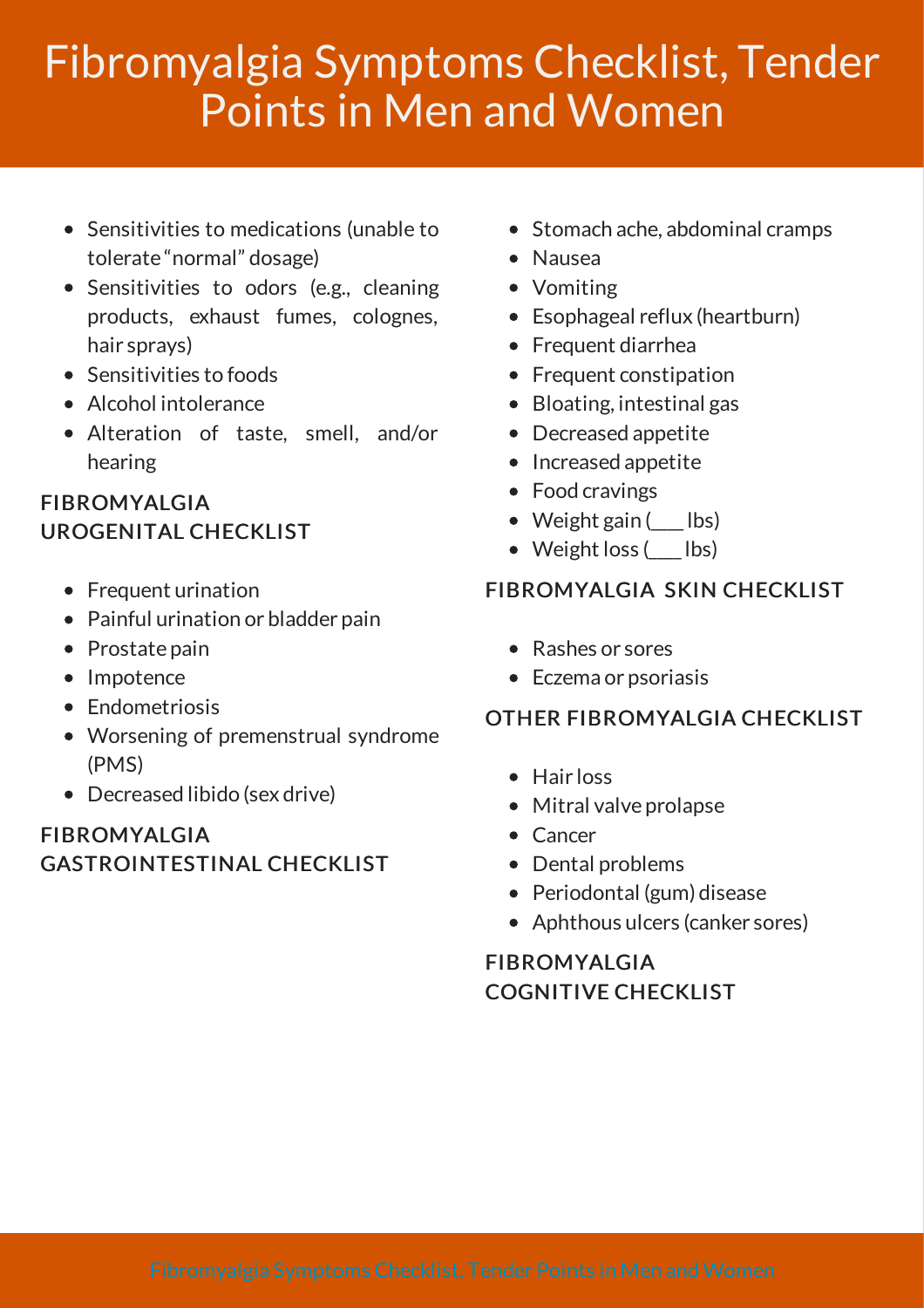- Difficulty with simple calculations (e.g., balancing checkbook)
- Word-finding difficulty
- Using thewrong word
- Difficulty expressing ideas in words
- Difficulty moving your mouth to speak
- Slowed speech
- Stuttering, stammering
- Impaired ability to concentrate
- Easily distracted during a task
- Difficulty paying attention
- Difficulty following a conversation when background noise is present
- Losing your train of thought in the middle of a sentence
- Difficulty putting tasks or things in proper sequence
- Losing track in the middle of a task (remembering what to do next)
- Difficulty with short-term memory
- Difficulty with long-term memory
- Forgetting how to do routine things
- Difficulty understanding what you read
- Switching left and right
- Transposition (reversal) of numbers, words, and/or letters when you speak
- Transposition (reversal) of numbers, words, and/or letters when you write
- Difficulty remembering names of objects
- Difficulty remembering names of people
- Difficulty recognizing faces
- Difficulty following simple written instructions
- Difficulty following complicated written instructions
- Difficulty following simple oral (spoken) instructions
- Difficulty following complicated oral (spoken) instructions
- Poor judgment
- Difficulty making decisions
- Difficulty integrating information (putting ideas together to form a complete picture or concept)
- Difficulty following directions while driving
- Getting lost in familiar locations when driving
- Feeling too disoriented to drive

### Tender points in fibromyalgia

As previously mentioned, there are 18 tender points that doctors may check to determine fibromyalgia. The following are those 18 tender points.

Occiput (2) – at the sub-occipital muscle insertions (near the base of the skull)

Low cervical (2) – at the anterior aspects of the inter-transverse spaces at C5-C7 (the lower vertebra of the neck)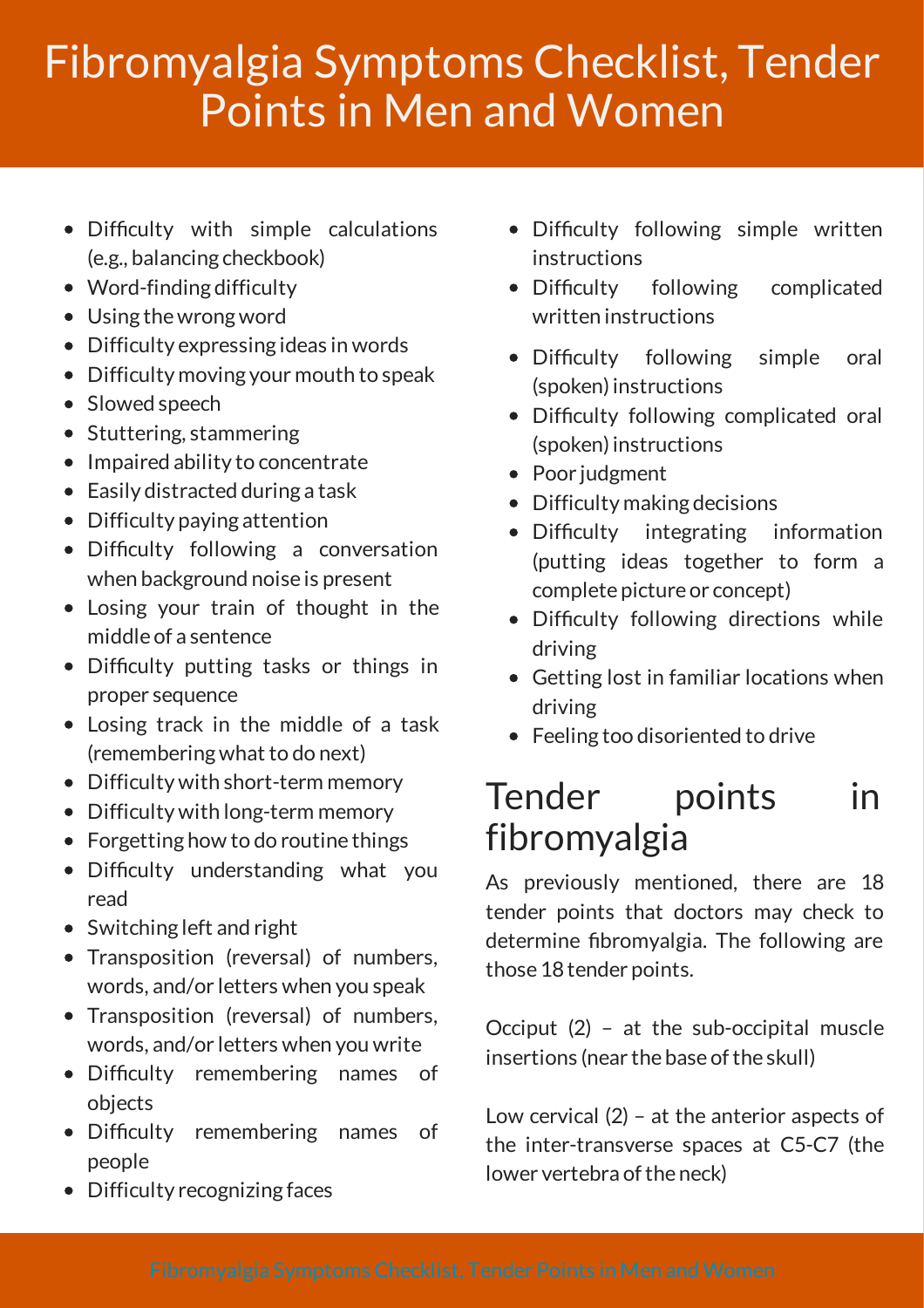Trapezius (2) – at the midpoint of the upper border (the neck, mid back, and upper back muscles between the[shoulder](https://www.belmarrahealth.com/shoulder-blade-scapula-pain-causes-symptoms-treatments-and-exercises/) blades)

Supraspinatus  $(2)$  – at origins, above the scapula spine near the medial border

Second rib (2) – upper lateral to the second costochondral junction (the insertion of the second rib)

Lateral epicondyle  $(2)$  – 2 cm distal to the epicondyles (the side of the elbow)

Gluteal (2) – in upper outer quadrants of buttocks in anterior fold of muscle (the upper and outer muscles of the buttocks)

Greater trochanter (2) – posterior to the trochanteric prominence (the upper part of the thigh)

Knee (2) – at the medial fat pad proximal to the joint line (the middle of the knee joint)

Doctors may still use these tender points along with a physical exam and other testing to rule out other health conditions in order to properly diagnose fibromyalgia.

Although doctors are still unaware of the underlying cause of tender points, they do know that these areas are not random and occur in predictable areas on the body. This helps diagnosing fibromyalgia because all patients share the same tender points.

### Share this information

People who read this article should try...

Related Reading:

[Acupuncture](http://www.belmarrahealth.com/acupuncture-treatment-may-help-with-fibromyalgia-pain/) may help with fibromyalgia pain

[Fibromyalgia](http://www.belmarrahealth.com/fibromyalgia-symptoms-often-go-undiagnosed-in-men/) symptoms in men often go undiagnosed

Sources: